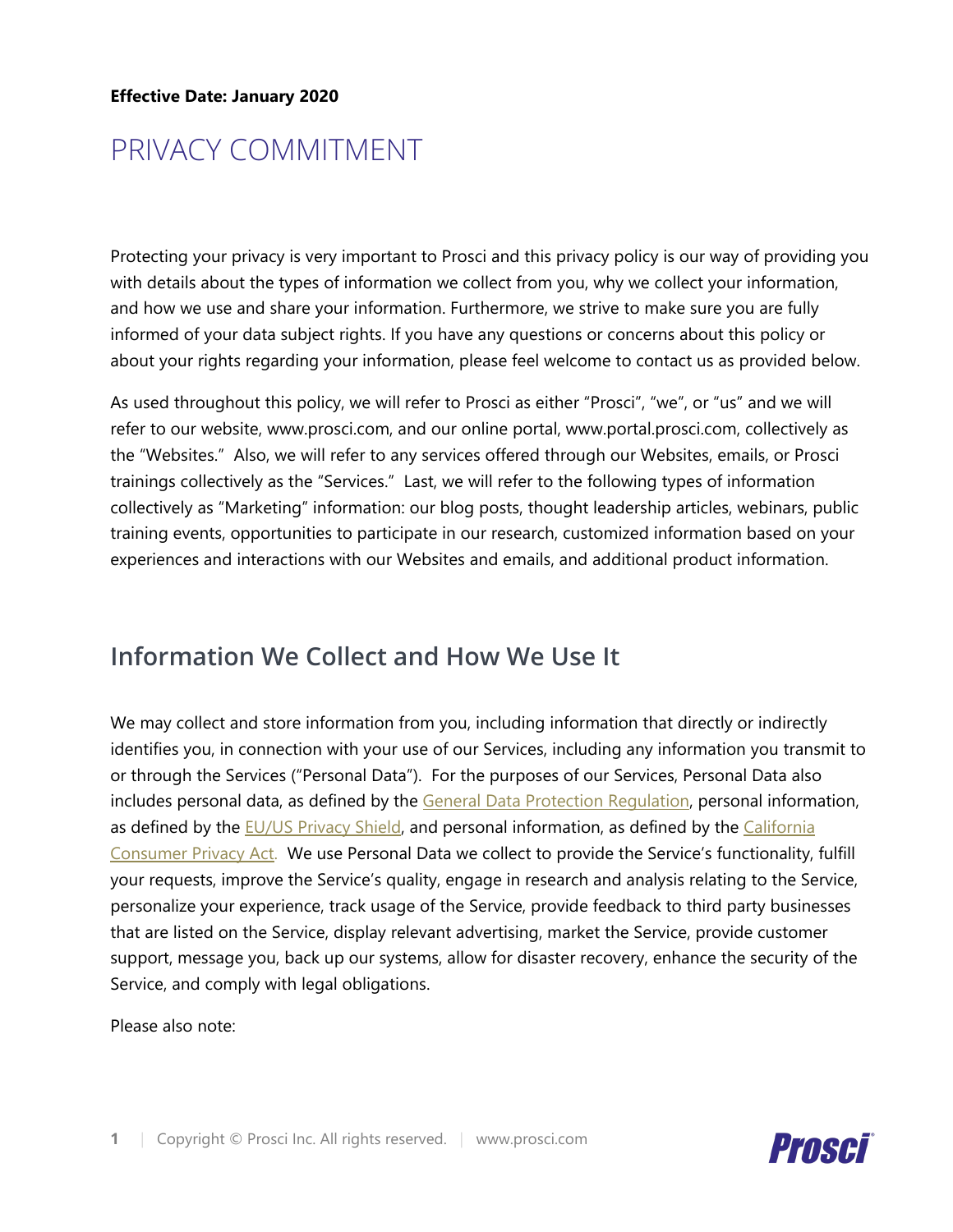- a. **Account Information**: If you create a Prosci account, we store and use the information you provide during that process, such as your full name, email address, zip code, physical address, job title, place of work and other information you may provide to assist in facilitating our Services. Information that you give us via your Prosci account is processed on a thirdparty server.
- b. **Communications**: When you use certain Prosci Services, you have the choice to explicitly opt-in to receive marketing communications from Prosci. You can manage some of your messaging preferences through your account settings. We may track your actions in response to the messages you receive from us or through the Service, such as whether you deleted, opened, or forwarded such messages. We may also store information that you provide through communications to us, including from phone calls, letters, emails and other electronic messages, or in person in order to better assist you with our Services. Information we gather from your engagement with our marketing communications is used to analyze and improve future marketing efforts. Data that we gather on you via our communications is processed on our third-party inbound marketing and customer relationship management cloud software(s).
- c. **Transactions**: If you initiate a transaction through our Websites, such as a material order or payment for a Prosci training program, we may collect and store information about you, such as your name, phone number, address, email, and payment information (such as a credit card number and expiration date), as well as any other information you provide to us, in order to process your transaction, send communications about them to you, and populate forms for future transactions. This information may be shared with our third-party payment processers, and third parties may share such information with us, for the same purposes. When you submit credit card numbers, we encrypt that information using industry standard technology.
- d. **Activity**: We may store information about your use of our Websites or Services, such as your search activity, the pages you view, and the date and time of your visit. We also may store information that your computer or mobile device may provide to us in connection with your use of the Service, such as your browser type, type of computer or mobile device, browser language, IP address, and requested and referring URLs. Information we gather from your engagement with our Websites or Services is used to analyze and improve our offerings. Data that we gather on you via our Websites or Services is processed our third-party inbound marketing and customer relationship management cloud software(s).
- e. **Research Surveys**: If you participate in any of the Prosci research surveys, usually by invitation, we may collect unique identifies such as first name, last name, email address, age, organization of employment, IP address, and other location data. Some pieces of Personal

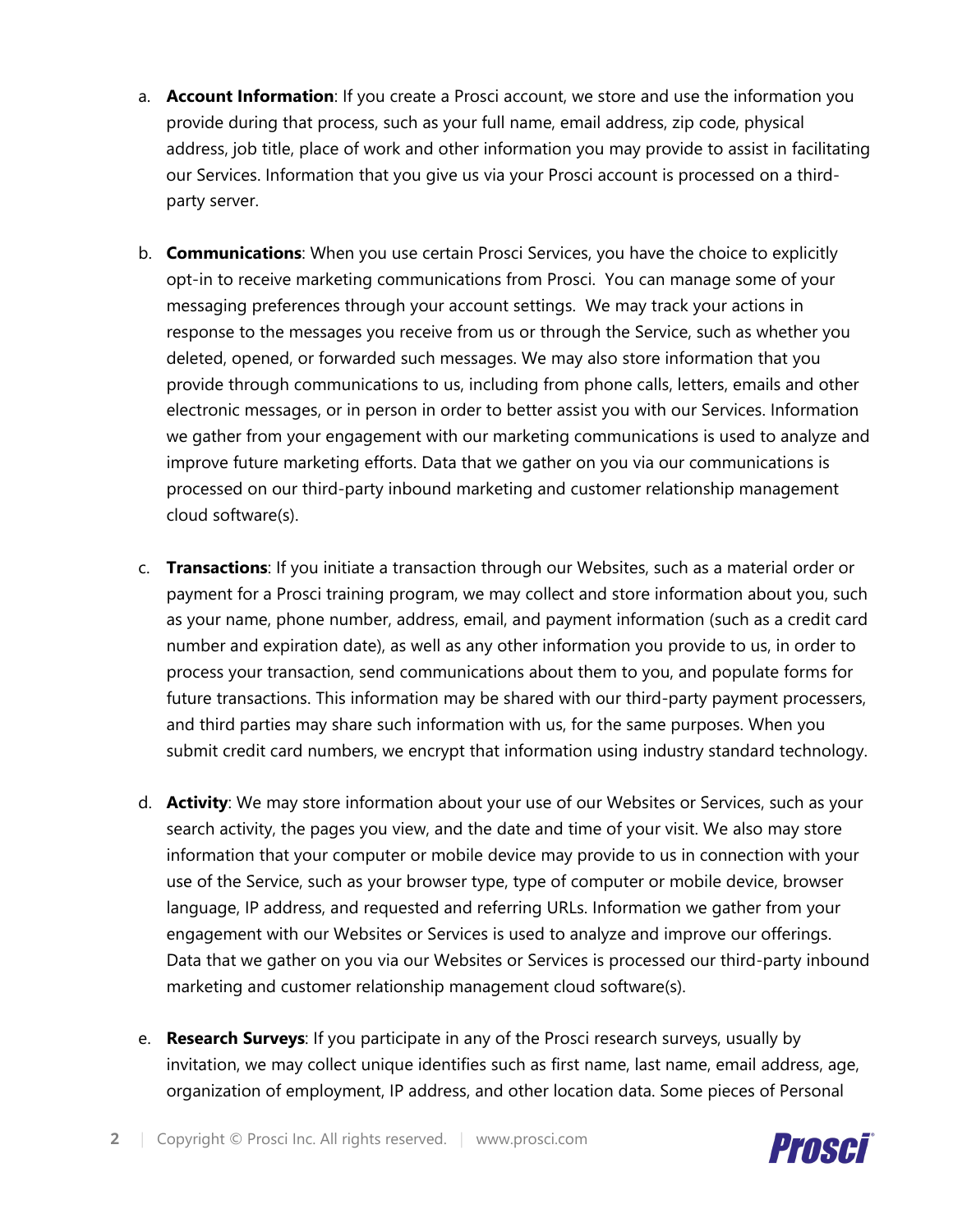Data aid in helping our survey tool to function (IP Address), while other pieces of Personal Data (first name, last name, email address) are used to communicate to you about the status of a particular research study. Also, some pieces of Personal Data might be inherent to the topic of the given survey (age, organization of employment). All Personal Data collected via our research studies is stored in our third-party survey tool and can be deleted at any-time. Prosci stores extremely limited amounts of Personal Data collected in our research surveys on Prosci's servers and cloud software.

f. **Training Programs**: If you attend any of Prosci's in-person training programs, Prosci personnel may take notes about the execution of the program. These notes may contain anecdotes about participants concerning their preferences on the logistical facets of the program (food, location, learning atmosphere, etc.). These anecdotal notes are made about the training class, in general, and not about specific individuals. Notes about our training programs are only used to advance the quality of future programs, are stored on our thirdparty customer relationship management software, and only accessed by Prosci's training and logistics personnel.

#### **Cookies**

We, and third parties with whom we partner, may use cookies and similar technologies ("Cookies") in connection with your use of our Services and Websites. A "cookie" is a text file that websites send to a visitor's computer or other Internet-connected device to uniquely identify the visitor's browser or to store information or settings in the browser. Cookies may reside, among other places, on your computer or mobile device, in emails we send to you, and on our web pages. Cookies may transmit information about you and your use of our Services and Websites. Cookies may be persistent or stored only during an individual session.

| <b>Purpose</b>                   | <b>Explanation</b>                                                                                                                                                |
|----------------------------------|-------------------------------------------------------------------------------------------------------------------------------------------------------------------|
| Performance and<br>Functionality | Some cookies are required for technical reasons in order for our<br>Websites to operate, and we refer to these as "essential" or<br>"strictly necessary" cookies. |

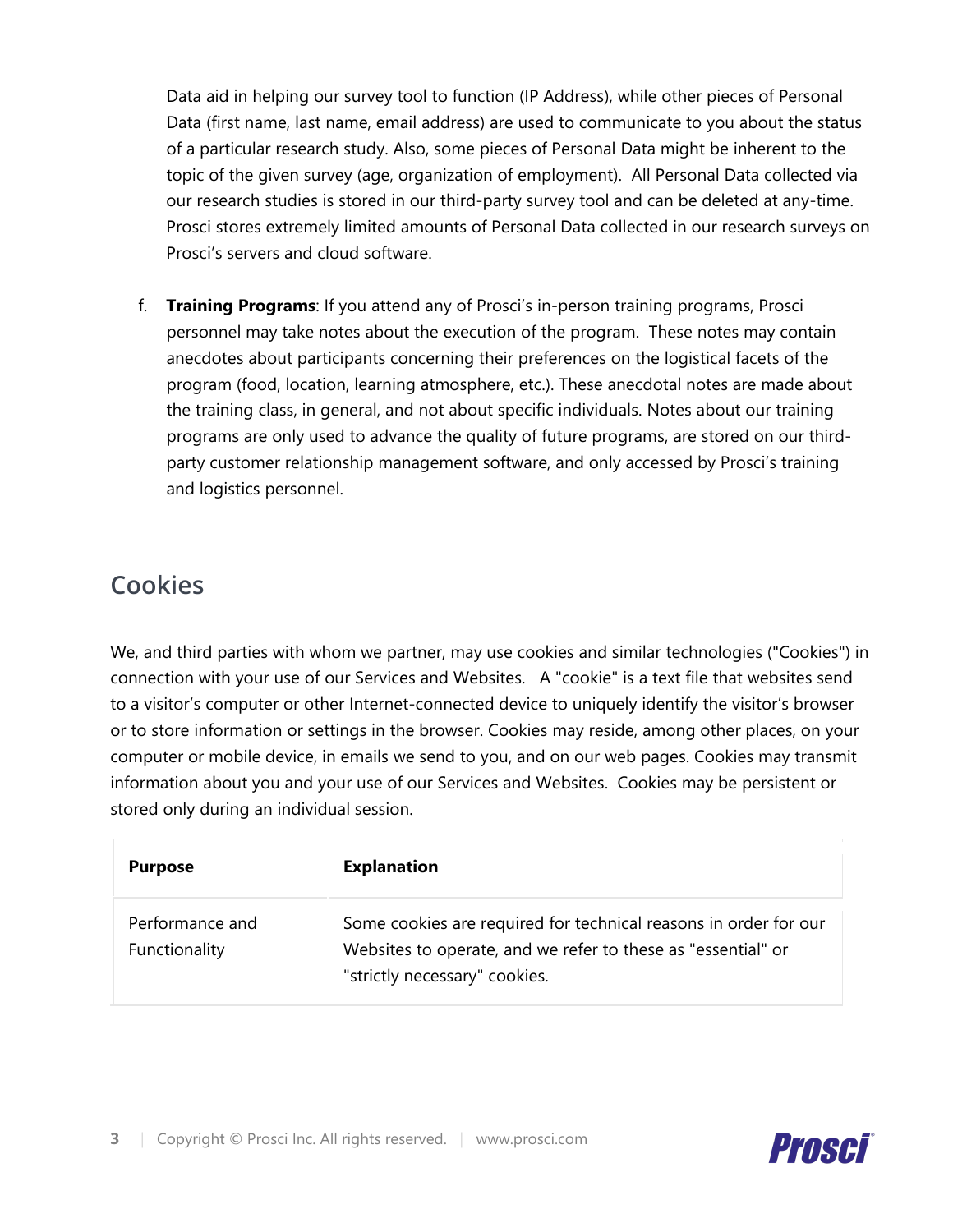| Analytics and<br>Customization | Some cookies enable us to track and target the interests of our<br>users to enhance their experience and to track how visitors use<br>our Websites. |
|--------------------------------|-----------------------------------------------------------------------------------------------------------------------------------------------------|
| <b>Notifications</b>           | Intended to allow or prevent notices of information or options<br>that we think could improve your use of the Service.                              |
| Social Networking              | These cookies are used to enable you to share pages and<br>content that you find interesting on our Websites.                                       |

## **Disclosures**

a. **Service Providers**: We rely on entities that process information for a business purpose on our behalf ("Service Providers") to perform certain services for us in connection with your use of our Services. We may share information from or about you with these third-party providers so that they can perform their services or complete your requests. These third-party providers may share information with us that they obtain from or about you in connection with providing their services or completing your requests. Third party providers may also share this information with their subsidiaries, joint ventures, or other companies under common control. Prosci discloses the following categories of data for the following business or commercial purposes to our Service Providers:

| Category                                                                                                                 | <b>Business or Commercial Purpose</b>                                                                                                                                                                                                            |
|--------------------------------------------------------------------------------------------------------------------------|--------------------------------------------------------------------------------------------------------------------------------------------------------------------------------------------------------------------------------------------------|
| <b>Identifiers</b> , including a real<br>name, alias, postal address,<br>Internet Protocol address, and<br>email address | Performing services on behalf of Prosci,<br>$\bullet$<br>including maintaining or servicing accounts,<br>processing orders and transactions, processing<br>payments, providing advertising or marketing<br>services, providing analytic services |

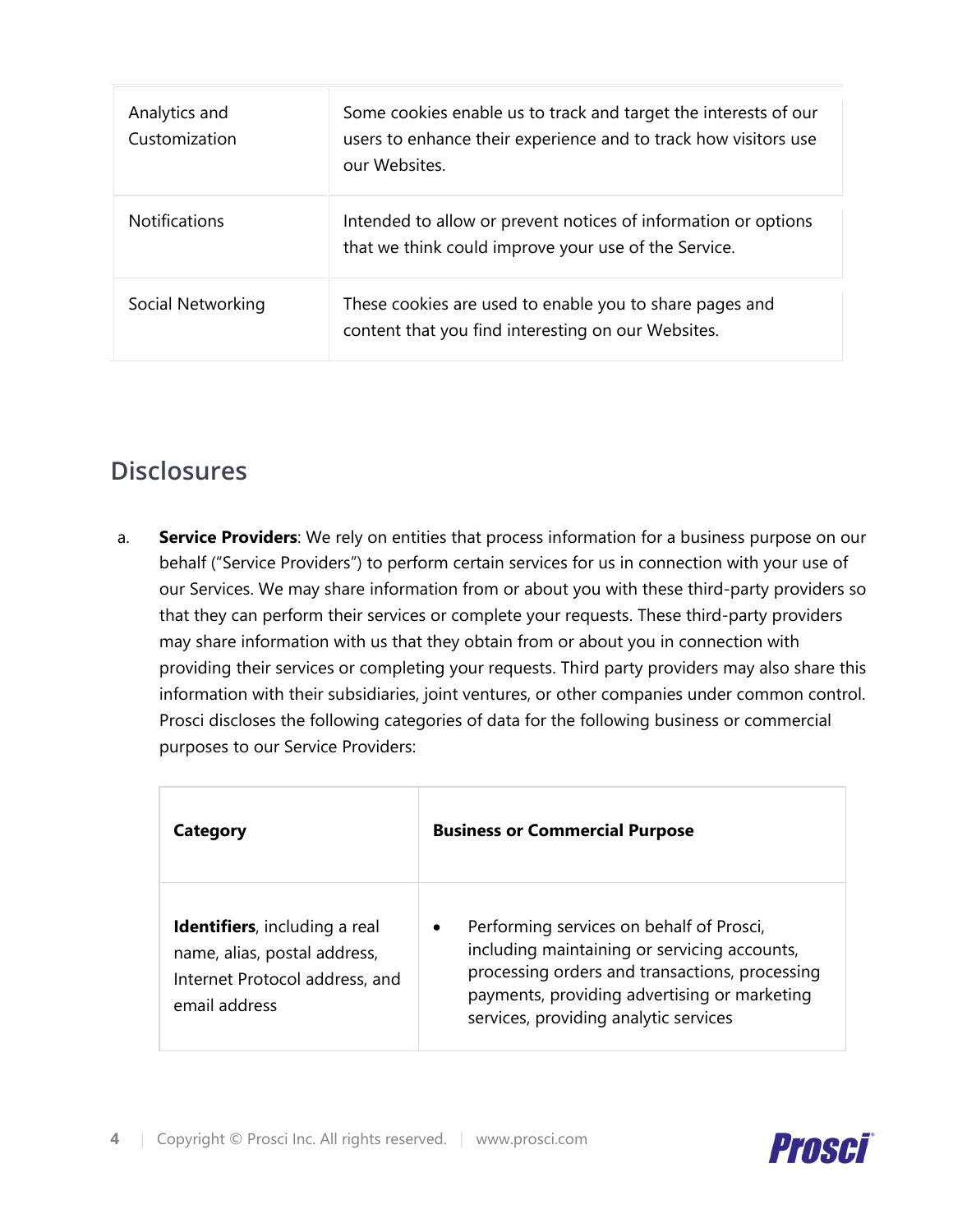|                                                                                                                                                                                         | Detecting security incidents, protecting against<br>malicious, deceptive, fraudulent, or illegal<br>activity                                                                                                                                                           |
|-----------------------------------------------------------------------------------------------------------------------------------------------------------------------------------------|------------------------------------------------------------------------------------------------------------------------------------------------------------------------------------------------------------------------------------------------------------------------|
| <b>Commercial Information,</b><br>including records of products<br>or services purchased,<br>obtained, or considered, or<br>other purchasing or<br>consuming histories or<br>tendencies | Performing services on behalf of Prosci,<br>including maintaining or servicing accounts,<br>processing orders and transactions, processing<br>payments<br>Detecting security incidents, protecting against<br>malicious, deceptive, fraudulent, or illegal<br>activity |
| <b>Internet Activity associated</b><br>with a consumer's interaction<br>with Prosci's Services                                                                                          | Performing services on behalf of Prosci,<br>$\bullet$<br>including maintaining or servicing accounts,<br>providing advertising or marketing services,<br>providing analytic services                                                                                   |
| <b>Professional/Employment</b><br>Information, limited to a<br>user's place of work                                                                                                     | Helping enable Prosci to provide commercial<br>Services to users                                                                                                                                                                                                       |

b. **Transfers to Prosci's Family of Businesses:** We may share information from or about you with other Prosci, Inc. entities (Prosci Canada, Prosci Australia), as well as companies that market and deliver Prosci open-enrollment training programs, training programs, and consulting services (Prosci "Affiliates"), and companies that offer training programs and consulting services onsite at client locations (Prosci "Authorized Training Providers"). We require that any entity that transfers Personal Data to or from Prosci honors this Privacy Policy.

Some of the third parties described in this privacy policy, which provide services to us under contract, are based in other countries that may not have equivalent privacy and data protection laws to the country in which you reside. When we share information of customers in the European Economic Area, we make use of the EU-U.S. Privacy Shield Frameworks, European Commission-approved standard contractual data protection clauses, binding

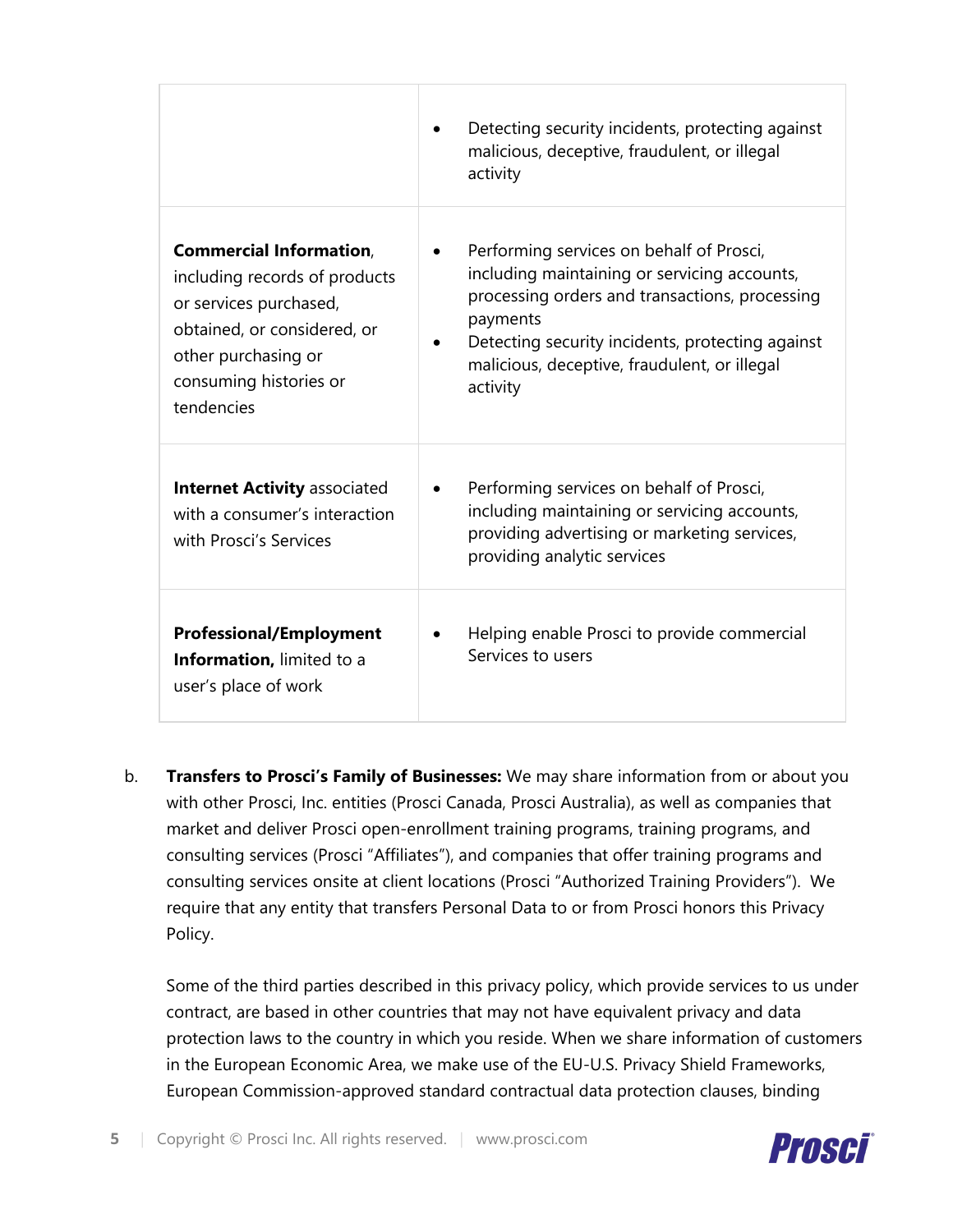corporate rules for transfers to data processors, or other appropriate legal mechanisms to safeguard the transfer.

c. **Compelled Disclosure:** We reserve the right to disclose your Personal Data in order to comply with any valid law, court order, or legal process, including in response to any government or regulatory request. If we receive any such request, we will seek to provide only the information that is specifically requested and nothing more.

We also reserve the right to disclose your information to a buyer or other party in the event of a merger, sale, or other transfer of some or all of our assets. Should such a merger, sale, or transfer occur, we will use reasonable efforts, including providing you with reasonable notices, to inform you of such action and any changes in this privacy policy.

## **Your Data Subject Rights**

You have the following data protection rights:

- You can request access, correction, updates or deletion of your Personal Data.
- You can object to processing of your Personal Data, ask us to restrict processing of your Personal Data or request portability of your Personal Data.
- If we have collected and process your Personal Data with your consent, then you can withdraw your consent at any time. Withdrawing your consent will not affect the lawfulness of any processing we conducted prior to your withdrawal, nor will it affect processing of your Personal Data conducted in reliance on lawful processing grounds other than consent.
- You have the right to complain to a data protection authority about our collection and use of your Personal Data.

You can exercise any of your data subject rights by summitting [this form](https://empower.prosci.com/know-your-data-privacy-rights) on prosci.com, calling our toll-free phone number (1-800-700-2831), or emailing [privacy@prosci.com.](mailto:privacy@prosci.com) After submitting your request to exercise your data privacy rights, Prosci will first verify your identity using one of the following methods:

- 1. Whenever feasible, Prosci will match the identifying information provided by the data subject via their request (most likely name and email) to the personal data already maintained by Prosci.
- 2. If Prosci is not able to able to verify the data subject from information already maintained by Prosci, we may request additional information, which will only be used for the purpose of identifying the data subject.

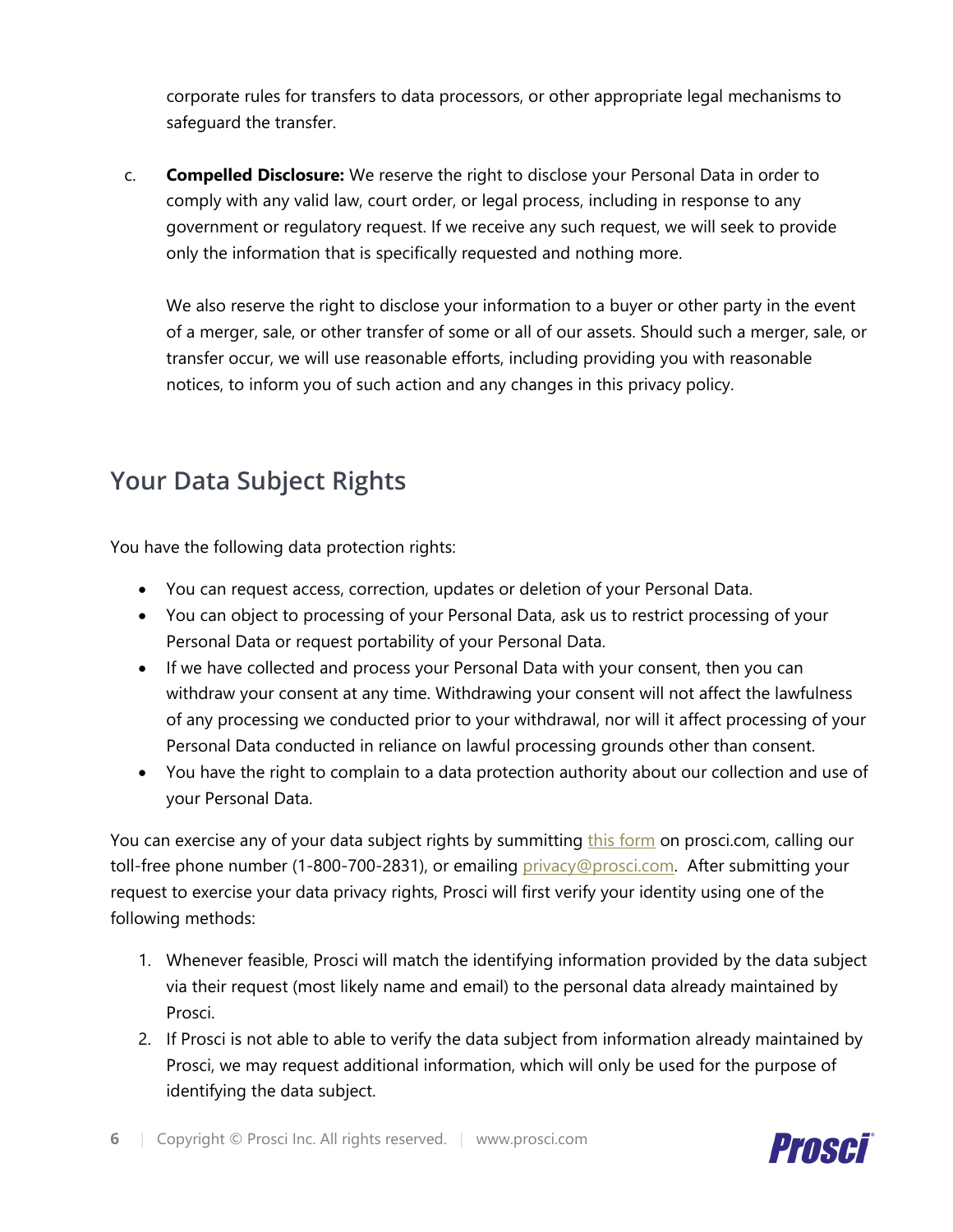Prosci will use appropriate verification methods based on the type and sensitivity of the personal data requested to be disclosed. After verifying the identity of the data subject, Prosci will notify the data subject of receipt of the request within 10 days and respond to the request between 30 and 45 calendar days, depending of the governing jurisdiction of the data subject.

## **Data Retention**

How long we keep information we collect about you depends on the type of information processed, as described in further detail below. After such time described below, we will either delete or anonymize your information or, if this is not possible, then we will securely store your information and isolate it from any further use until deletion is possible.

- a. **Legitimate Interest**: We retain Personal Data that you provide to us where we have an ongoing legitimate business need to do so (for example, as long as is required to confirm your certification in our methodology, in order to contact you about our Services, or as needed to comply with our legal obligations, resolve disputes and enforce our agreements).
- b. **No Legitimate Interest**: When we have no ongoing legitimate business need to process your Personal Data, we securely delete the information or anonymize it or, if this is not possible, then we will securely store your Personal Data and isolate it from any further processing until deletion is possible. We will delete this information from our databases at an earlier date if you so requested.
- c. **Marketing Communications/Cookies**: If you have elected to receive Marketing communications from us, we retain information about your Marketing preferences for a reasonable period of time from the date you last expressed interest in our content, products, or services, such as when you last opened an email from us or ceased using your Prosci account, or otherwise withdraw your consent to such processing activities. We retain information derived from cookies and other tracking technologies for a reasonable period of time from the date such information was created.

## **EU/US Privacy Shield**

Prosci complies with the EU-U.S. Privacy Shield Framework as set forth by the U.S. Department of Commerce regarding the collection, use, and retention of Personal Data transferred from the European Union to the United States. If there is any conflict between the terms in this privacy policy

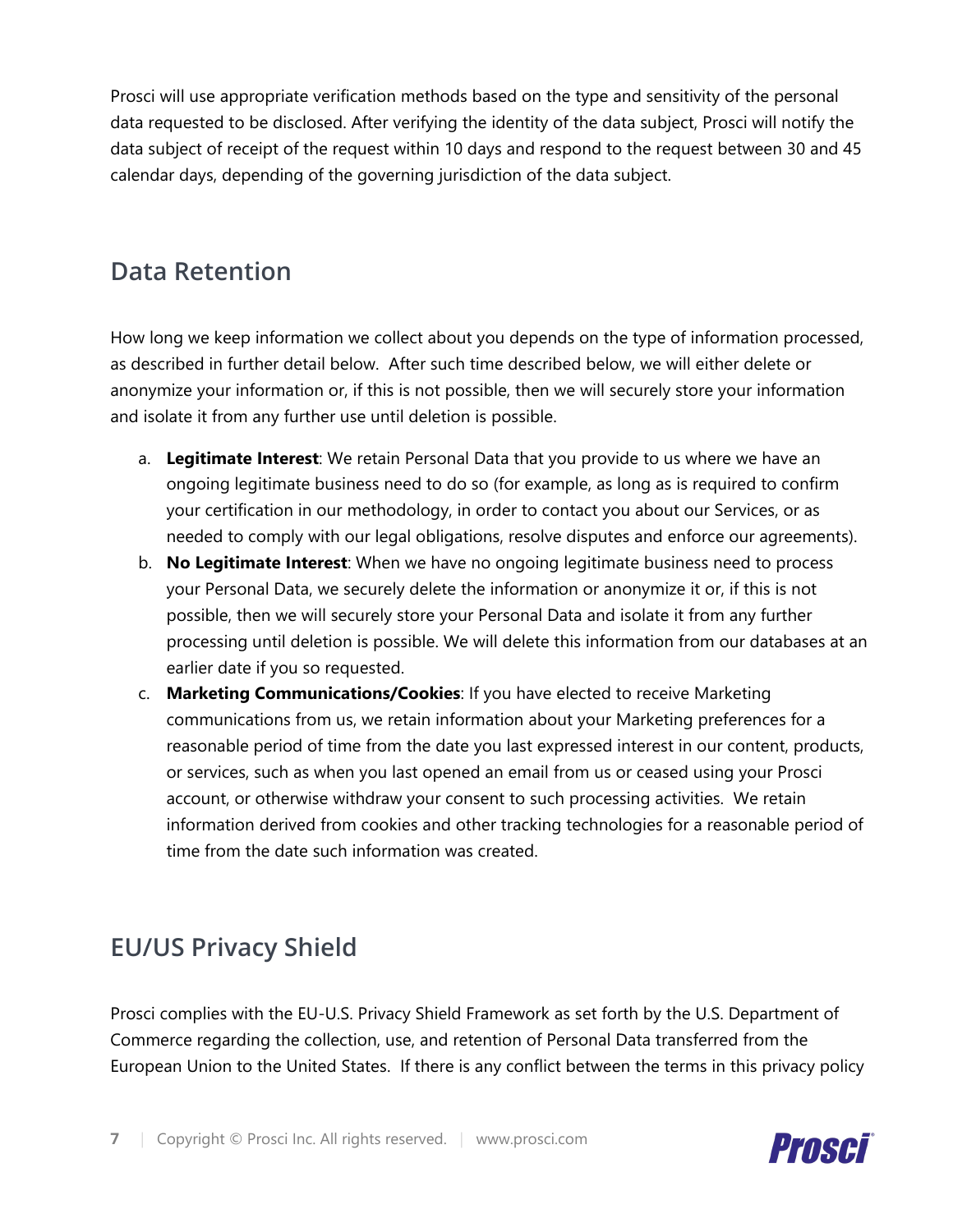and the Privacy Shield Principles, the Privacy Shield Principles shall govern. To learn more about the Privacy Shield program, and to view our certification, please visit [https://www.privacyshield.gov/.](https://www.privacyshield.gov/)

Prosci is responsible for the processing of Personal Data it receives under the Privacy Shield Framework and subsequently transfers to a third party acting as an agent on its behalf. Prosci complies with the Privacy Shield Principles for all onward transfers of Personal Data from the EU, including liability for the onward transfer of Personal Data.

If you have any questions or concerns, please contact us via the contact information listed below. We will investigate and attempt to resolve complaints and disputes regarding use and disclosure of Personal Data in accordance with the EU-U.S. Privacy Shield Principles.

In the event we are unable to resolve your complaints or disputes, you may contact JAMS [\(https://www.jamsadr.com/eu-us-privacy-shield\)](https://www.jamsadr.com/eu-us-privacy-shield), an alternative dispute resolution provider located in the United States, for more information or to file a complaint. JAMS will investigate and assist you free of charge in resolving your complaint.

As further explained in the EU-U.S. Privacy Shield Principles, a binding arbitration option will also be made available to you in order to address residual complaints not resolved by any other means. Prosci is subject to the investigatory and enforcement powers of the U.S. Federal Trade Commission.

## **California Consumer Privacy Act**

Prosci complies with the California Consumer Privacy Act ("CCPA") and is committed to protecting information that identifies, relates to, describes, is capable of being associated with, or could be reasonably linked, directly or indirectly, with a particular California consumer or household. Under the CCPA, California consumers have the following rights:

- (1) To know what Personal Data is being collected about them.
- (2) To know whether their Personal Data is sold or disclosed and to whom.
- (3) To say no to the sale of Personal Data.
- (4) To access their Personal Data.
- (5) To equal service and price, even if they exercise their privacy rights.

If a California consumer wishes to exercise any of the above privacy rights, they may submit their request via a [form](https://empower.prosci.com/know-your-data-privacy-rights) on prosci.com, our toll-free phone number (1-800-700-2831), or email

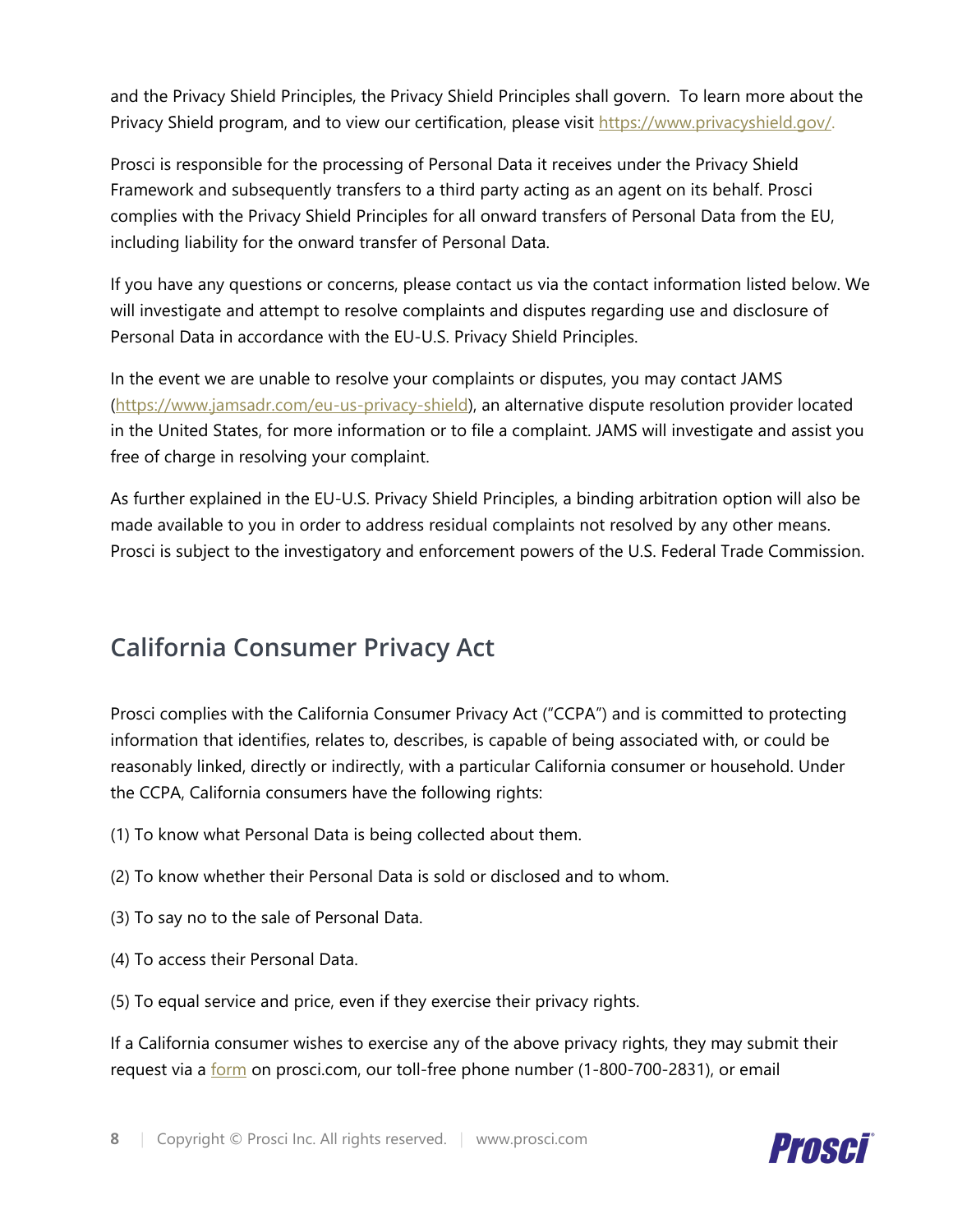[\(privacy@prosci.com\)](mailto:privacy@prosci.com). If the data user is not able to make the request themselves, they may appoint an authorized agent to make the request on their behalf. If using an authorized agent, Prosci will require the agent to submit written permission from the consumer, with the exception when the agent has documented power of attorney. After verifying the identity of the agent, Prosci will process the data user request.

Prosci does not sell consumer's Personal Data. Prosci does disclose Personal Data to entities that process information for a business or commercial purpose on our behalf ("Service Providers"). Prosci discloses Personal Data to its Service Providers for the business purposes listed under the "Third Parties" section on this document.

## **Children**

Prosci does not knowingly collect, solicit, or sell Personal Data from children under the age of 13. If we learn we have collected or received Personal Data from a child under the age of 13, we will delete that information. If you believe we might have any information from or about a child under the age of 13, please contact us as indicated below.

## **Security**

The privacy of your information is important to us and we have taken steps aligned with industry best practices to ensure that your information is secure from unauthorized access, use, alteration, and disclosure. Please note that no electronic transmission of information can be entirely secure. We cannot guarantee that the security measures we have in place will never be defeated or fail, or that such measures will always be sufficient or effective, so please keep this in mind as you provide your information to us.

# **Modifications To This Privacy Policy**

Any information that we collect is subject to the version of this privacy policy that was in effect at the time we collected such information. However, we may revise this privacy policy from time to time. If we make any meaningful changes to this privacy policy, we will inform you of those changes by